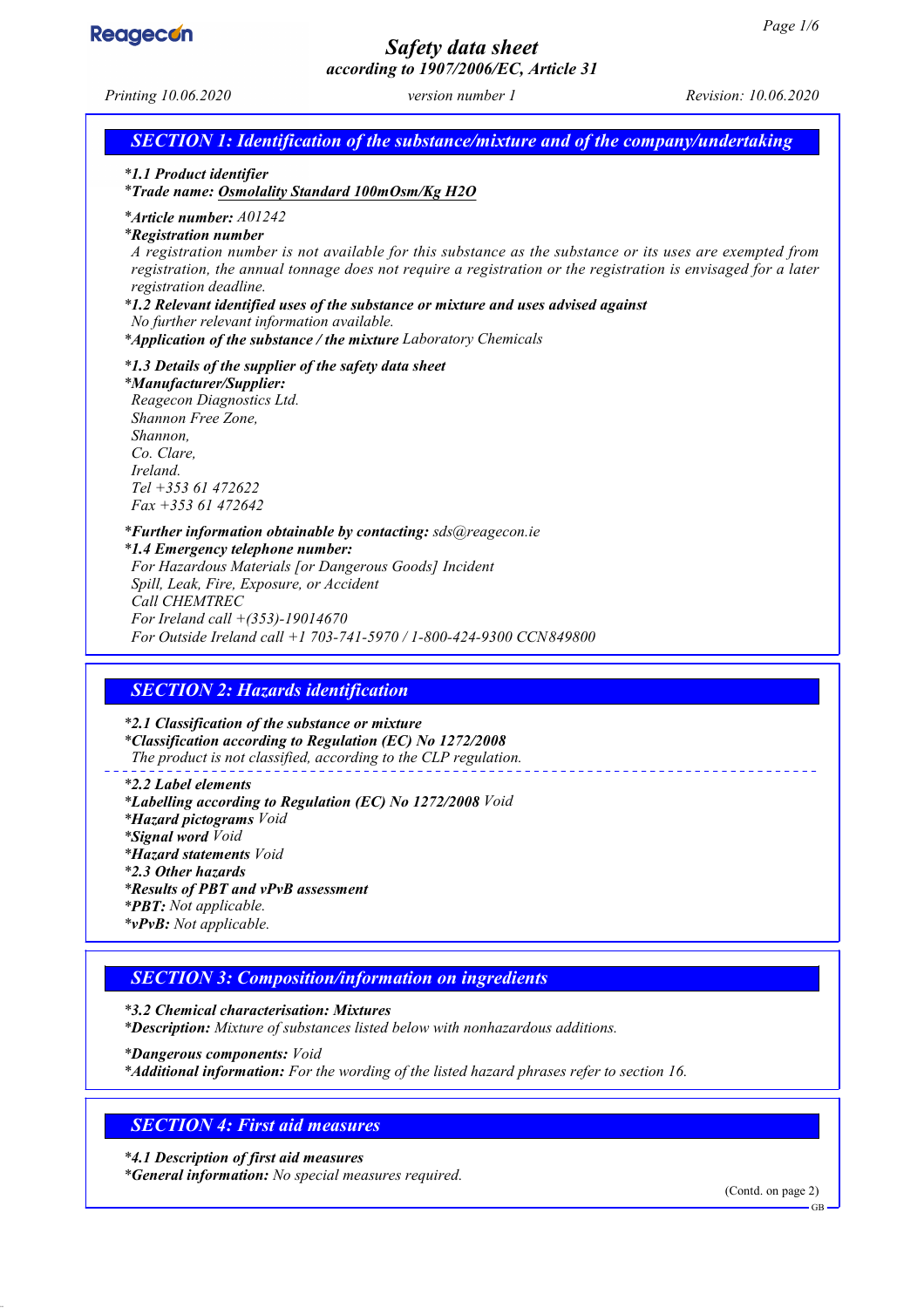

*Safety data sheet according to 1907/2006/EC, Article 31*

*Printing 10.06.2020 version number 1 Revision: 10.06.2020*

(Contd. of page 1)

*Trade name: Osmolality Standard 100mOsm/Kg H2O*

#### *\* After inhalation:*

*Provide fresh air, warmth and rest. When breathing is difficult, properly trained personnel may assist affected person by administering oxygen. Obtain medical attention if any discomfort continues.*

*\* After skin contact: Generally the product does not irritate the skin.*

#### *\* After eye contact:*

*Promptly wash eyes with plenty of water for up to 15 minutes. Open eyes wide apart and rinse well to remove any contact lenses. Do not remove contact lenses by hand. Continue to rinse. Get medical attention if symptoms persist.*

*\* After swallowing: If symptoms persist consult doctor.*

*\* 4.2 Most important symptoms and effects, both acute and delayed No further relevant information available.*

*\* 4.3 Indication of any immediate medical attention and special treatment needed*

*No further relevant information available.*

### *SECTION 5: Firefighting measures*

### *\* 5.1 Extinguishing media*

*\* Suitable extinguishing agents:*

*Indications shall be given whether any extinguishing media are inappropriate for a particular situation involving the substance or mixture*

*Use fire extinguishing methods suitable to surrounding conditions.*

*\* 5.2 Special hazards arising from the substance or mixture No further relevant information available.*

#### *\* 5.3 Advice for firefighters*

*\* Protective equipment:*

*Fire fighters should wear complete protective clothing including self-contained breathing apparatus. Do not breathe fumes. Keep containers cool by spraying with water if exposed to fire. Avoid run off to waterways and sewers*

### *SECTION 6: Accidental release measures*

*\* 6.1 Personal precautions, protective equipment and emergency procedures Not required.*

#### *\* 6.2 Environmental precautions:*

*Advice shall be provided on any environmental precautions to be taken related to accidental spills and release of the substance or mixture, such as keeping away from drains, surface and ground water*

*\* 6.3 Methods and material for containment and cleaning up:*

*Absorb with liquid-binding material (sand, diatomite, acid binders, universal binders, sawdust).*

*\* 6.4 Reference to other sections*

*See Section 7 for information on safe handling.*

*See Section 8 for information on personal protection equipment.*

*See Section 13 for disposal information.*

### *SECTION 7: Handling and storage*

*\* 7.1 Precautions for safe handling No special measures required. \* Information about fire - and explosion protection: No special measures required.*

*\* 7.2 Conditions for safe storage, including any incompatibilities \* Storage:*

*\* Requirements to be met by storerooms and receptacles: No special requirements.*

*\* Information about storage in one common storage facility: Not required.*

*\* Further information about storage conditions: None.*

*\* 7.3 Specific end use(s) No further relevant information available.*

(Contd. on page 3)

GB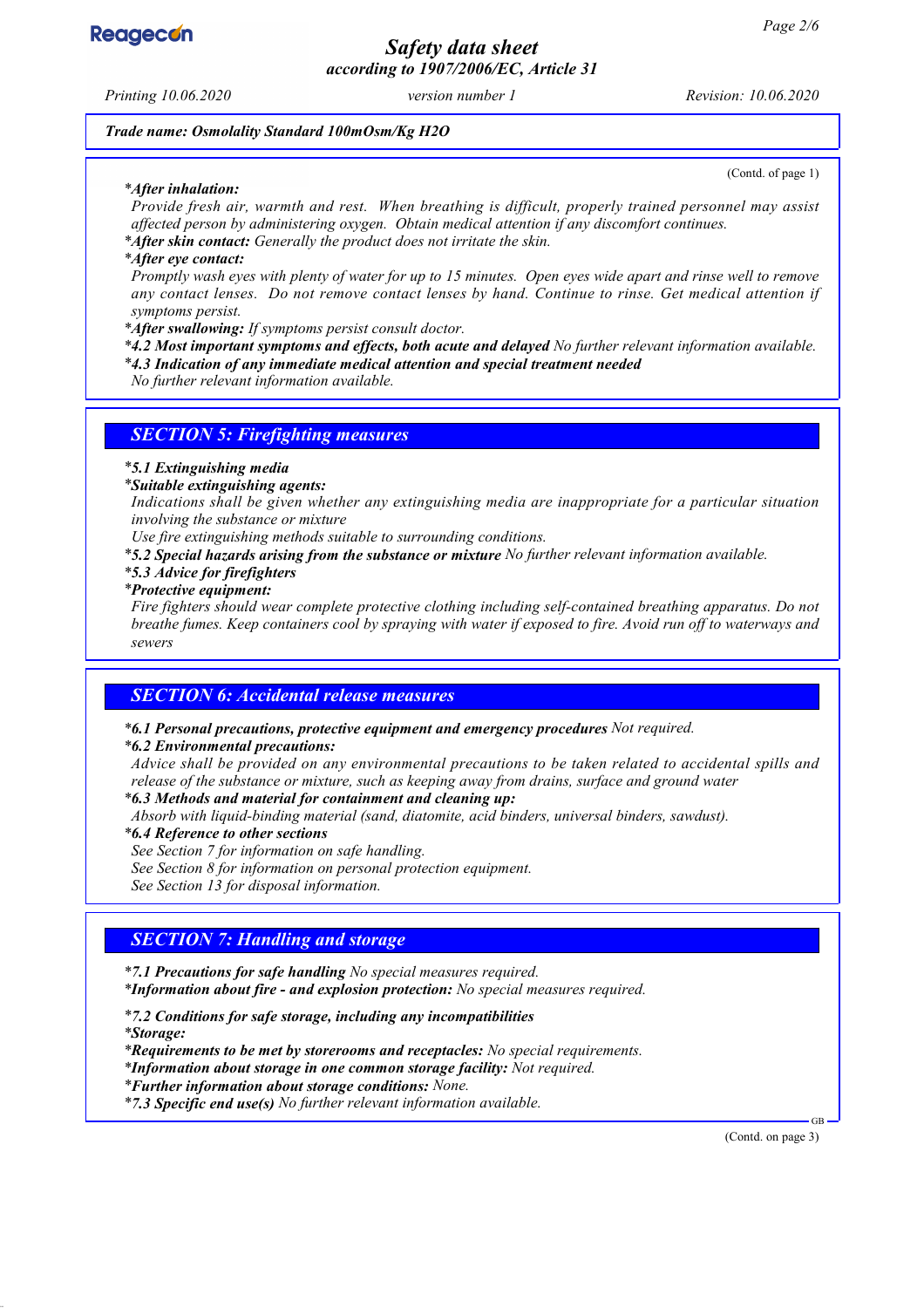# *Safety data sheet according to 1907/2006/EC, Article 31*

*Printing 10.06.2020 version number 1 Revision: 10.06.2020*

#### *Trade name: Osmolality Standard 100mOsm/Kg H2O*

(Contd. of page 2)

### *SECTION 8: Exposure controls/personal protection*

*\* Engineering Controls: No further data; see item 7.*

#### *\* 8.1 Control parameters*

#### *\* Ingredients with limit values that require monitoring at the workplace:*

*The product does not contain any relevant quantities of materials with critical values that have to be monitored at the workplace.*

*\* Additional information: The lists valid during the making were used as basis.*

#### *\* 8.2 Exposure controls*

#### *\* Personal protective equipment:*

#### *\* General protective and hygienic measures:*

*The usual precautionary measures are to be adhered to when handling chemicals.*

*\* Respiratory protection: Not required.*

#### *\* Protection of hands:*

*The glove material has to be impermeable and resistant to the product/ the substance/ the preparation. Always ensure that gloves are inspected before use.*

*Selection of protective gloves must include consideration of the penetration times along with rates of diffusion and degradation. The selected glove should comply with the specifications of EU Directive 89/686/EEC and the standard EN374 derived from it.*

#### *\* Material of gloves*

*The selection of the suitable gloves does not only depend on the material, but also on further marks of quality and varies from manufacturer to manufacturer.*

*Gloves must be inspected prior to use. Use proper glove removal technique (without touching glove's outer surface) to avoid skin contact with this product. Dispose of contaminated gloves after use in accordance with applicable laws and good laboratory practices.*

*Wash and dry hands. The selected protective gloves have to satisfy the specifications of EU Directive 89/686/ EEC and the standard EN 374 derived from it.*

### *Full contact*

*Material: Nitrile rubber Minimum layer thickness: 0.11 mm Break through time: 480 min*

*Splash contact Material: Nitrile rubber Minimum layer thickness: 0.11 mm Break through time: 480 min*

*If used in solution, or mixed with other substances, and under conditions which differ from EN 374, contact the supplier of the CE approved gloves. This recommendation is advisory only and must be evaluated by an industrial hygienist and safety officer familiar with the specific situation of anticipated use by our customers. It should not be construed as offering an approval for any specific use scenario.*

#### *\* Penetration time of glove material*

*In the absence of data above, the exact break through time has to be sourced from the manufacturer of the protective gloves and has to be observed.*

#### *\* Eye protection:*



*Goggles recommended during refilling: Use equipment for eye protection tested and approved under appropriate government standards such as NIOSH (US) or EN 166(EU)*



(Contd. on page 4)

GB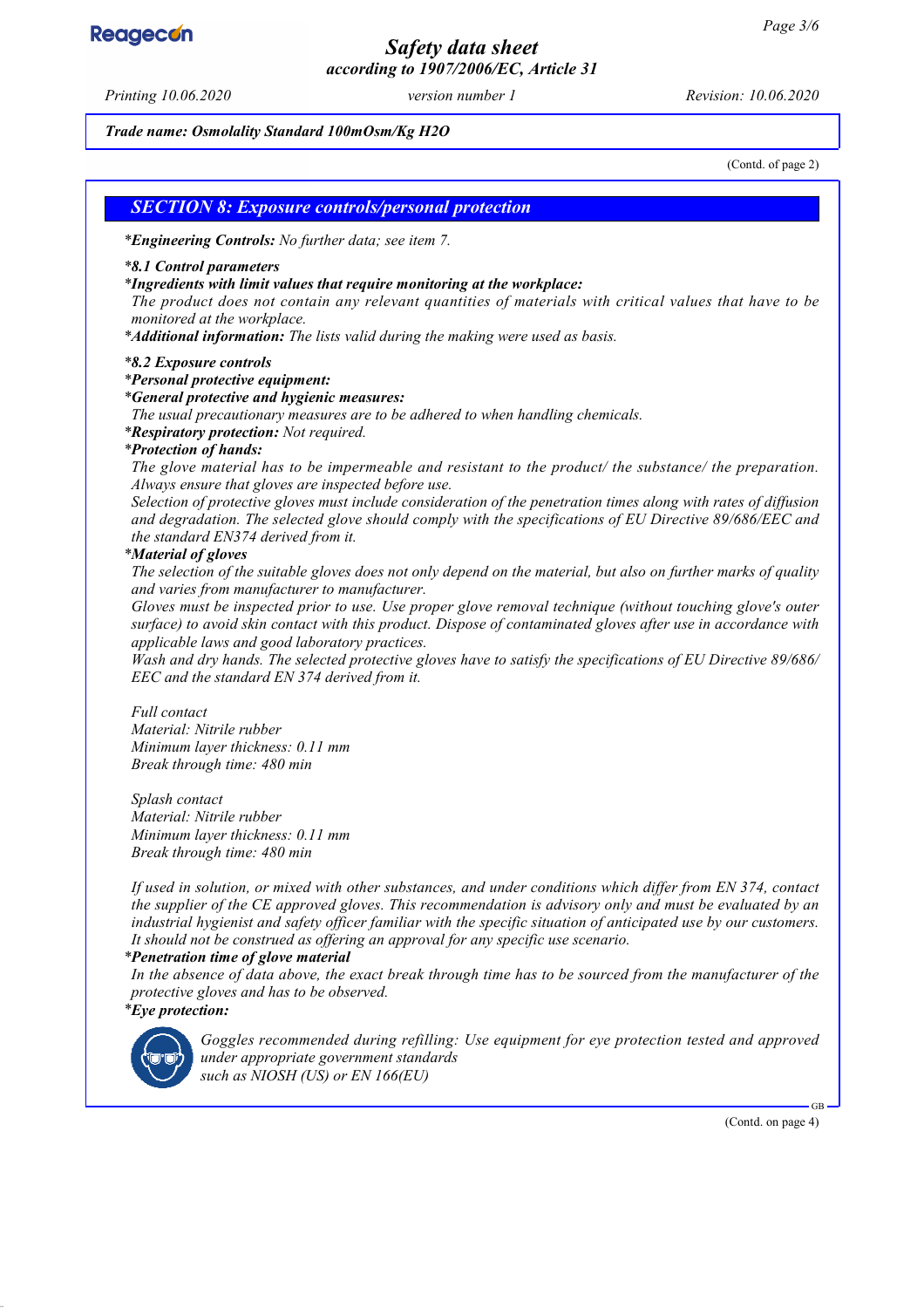# **Reagecon**

# *Safety data sheet according to 1907/2006/EC, Article 31*

*Printing 10.06.2020 version number 1 Revision: 10.06.2020*

*Trade name: Osmolality Standard 100mOsm/Kg H2O*

(Contd. of page 3)

| <b>SECTION 9: Physical and chemical properties</b>                                        |                                               |  |
|-------------------------------------------------------------------------------------------|-----------------------------------------------|--|
| *9.1 Information on basic physical and chemical properties<br><i>*General Information</i> |                                               |  |
| <i>*Appearance:</i>                                                                       |                                               |  |
| Form:                                                                                     | Liquid                                        |  |
| Colour:                                                                                   | According to product specification            |  |
| <i>*Odour:</i>                                                                            | Characteristic                                |  |
| *Odour threshold:                                                                         | Not determined.                               |  |
| $*_{p}H$ -value:                                                                          | Not determined.                               |  |
| *Change in condition                                                                      |                                               |  |
| Melting point/freezing point:                                                             | Undetermined.                                 |  |
| Initial boiling point and boiling range: $100 °C$                                         |                                               |  |
| <i>*Flash point:</i>                                                                      | Not applicable.                               |  |
| <i>*Flammability (solid, gas):</i>                                                        | Not applicable.                               |  |
| <i>*Decomposition temperature:</i>                                                        | Not determined.                               |  |
| *Auto-ignition temperature:                                                               | Product is not selfigniting.                  |  |
| <i>*Explosive properties:</i>                                                             | Product does not present an explosion hazard. |  |
| <i>*Explosion limits:</i>                                                                 |                                               |  |
| Lower:                                                                                    | Not determined.                               |  |
| <b>Upper:</b>                                                                             | Not determined.                               |  |
| *Vapour pressure at 20 $^{\circ}C$ :                                                      | $23$ $hPa$                                    |  |
| *Density at 20 $^{\circ}C$ :                                                              | $1.00358$ g/cm <sup>3</sup>                   |  |
| <i>*Relative density</i>                                                                  | Not determined.                               |  |
| <i>*Vapour density</i>                                                                    | Not determined.                               |  |
| <i>*Evaporation rate</i>                                                                  | Not determined.                               |  |
| *Solubility/ miscibility with                                                             |                                               |  |
| water:                                                                                    | Not miscible or difficult to mix.             |  |
| *Partition coefficient: n-octanol/water:                                                  | Not determined.                               |  |
| <i>*Viscosity:</i>                                                                        |                                               |  |
| Dynamic:                                                                                  | Not determined.                               |  |
| Kinematic:                                                                                | Not determined.                               |  |
| *9.2 Other information                                                                    | No further relevant information available.    |  |

## *SECTION 10: Stability and reactivity*

*\* 10.1 Reactivity No further relevant information available.*

*\* 10.2 Chemical stability*

*\* Thermal decomposition / conditions to be avoided: No decomposition if used according to specifications.*

*\* 10.3 Possibility of hazardous reactions No dangerous reactions known.*

*\* 10.4 Conditions to avoid No further relevant information available.*

*\* 10.5 Incompatible materials: No further relevant information available.*

*\* 10.6 Hazardous decomposition products: No dangerous decomposition products known.*

## *SECTION 11: Toxicological information*

*\* 11.1 Information on toxicological effects*

*\* Acute toxicity Based on available data, the classification criteria are not met.*

(Contd. on page 5)

GB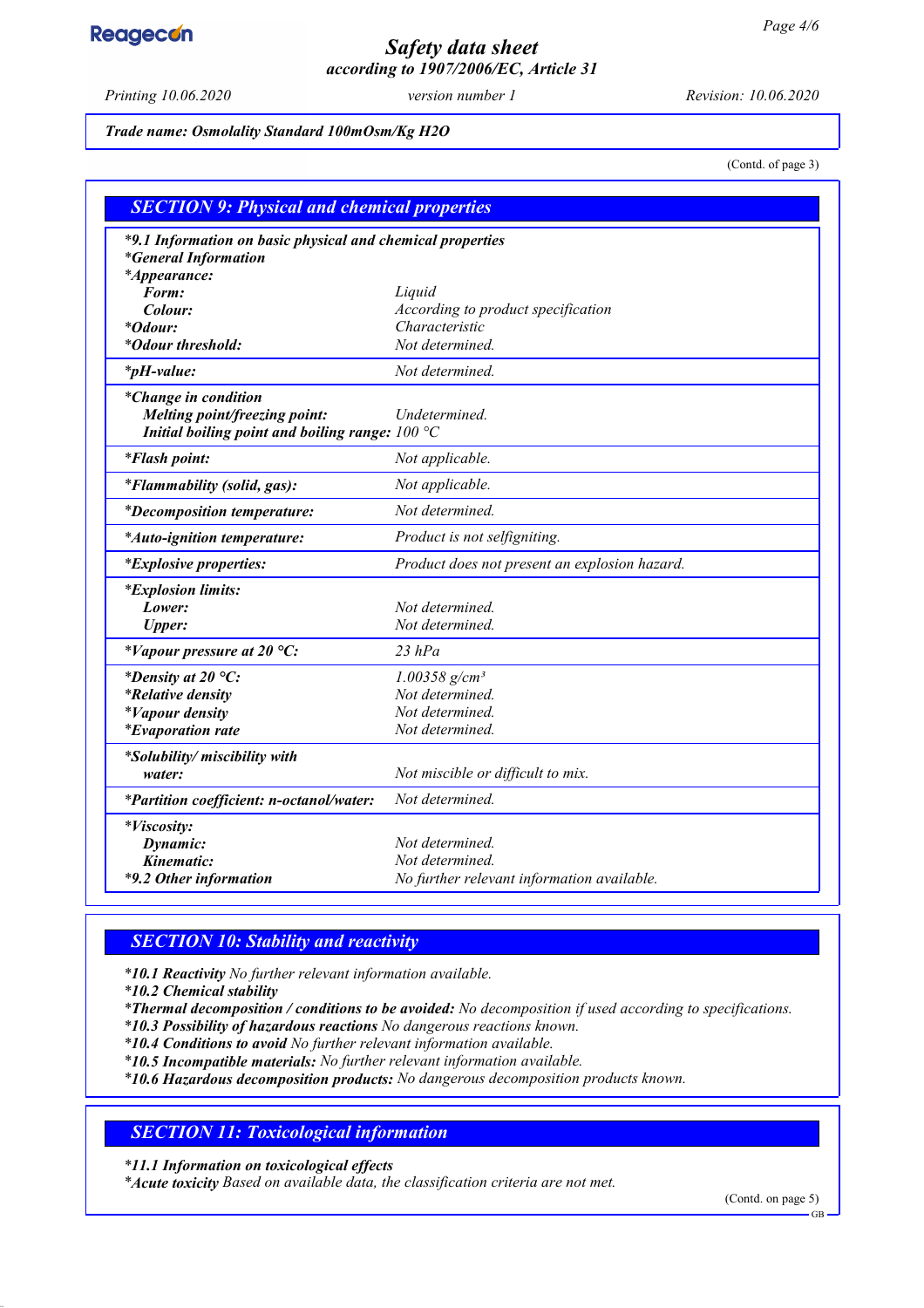# *Safety data sheet according to 1907/2006/EC, Article 31*

*Printing 10.06.2020 version number 1 Revision: 10.06.2020*

*Trade name: Osmolality Standard 100mOsm/Kg H2O*

*\* Primary irritant effect:*

*\* Skin corrosion/irritation Based on available data, the classification criteria are not met.*

*\* Serious eye damage/irritation Based on available data, the classification criteria are not met.*

*\* Respiratory or skin sensitisation Based on available data, the classification criteria are not met.*

*\* CMR effects (carcinogenity, mutagenicity and toxicity for reproduction)*

*\* Germ cell mutagenicity Based on available data, the classification criteria are not met.*

*\* Carcinogenicity Based on available data, the classification criteria are not met.*

*\* Reproductive toxicity Based on available data, the classification criteria are not met.*

*\* STOT-single exposure Based on available data, the classification criteria are not met. \* STOT-repeated exposure Based on available data, the classification criteria are not met.*

*\* Aspiration hazard Based on available data, the classification criteria are not met.*

*SECTION 12: Ecological information*

*\* 12.1 Toxicity*

*\* Aquatic toxicity: No further relevant information available.*

*\* 12.2 Persistence and degradability No further relevant information available.*

*\* 12.3 Bioaccumulative potential No further relevant information available.*

*\* 12.4 Mobility in soil No further relevant information available.*

*\* Additional ecological information:*

*\* General notes: Not hazardous for water.*

*\* 12.5 Results of PBT and vPvB assessment*

*\* PBT: Not applicable.*

*\* vPvB: Not applicable.*

*\* 12.6 Other adverse effects No further relevant information available.*

### *SECTION 13: Disposal considerations*

*\* 13.1 Waste treatment methods*

*\* Recommendation Smaller quantities can be disposed of with household waste.*

*\* Uncleaned packaging:*

*\* Recommendation: Disposal must be made according to official regulations.*

# *SECTION 14: Transport information*

| *14.1 UN-Number<br>*ADR, IMDG, IATA                                                | Void            |                    |
|------------------------------------------------------------------------------------|-----------------|--------------------|
| *14.2 UN proper shipping name<br>*ADR, IMDG, IATA                                  | Void            |                    |
| *14.3 Transport hazard class(es)                                                   |                 |                    |
| *ADR, IMDG, IATA<br><i>*Class</i>                                                  | Void            |                    |
| *14.4 Packing group<br>*ADR, IMDG, IATA                                            | Void            |                    |
| *14.5 Environmental hazards:                                                       | Not applicable. |                    |
| <i>*14.6 Special precautions for user</i>                                          | Not applicable. |                    |
| *14.7 Transport in bulk according to Annex II of<br><b>Marpol and the IBC Code</b> | Not applicable. |                    |
|                                                                                    |                 | (Contd. on page 6) |



(Contd. of page 4)

GB